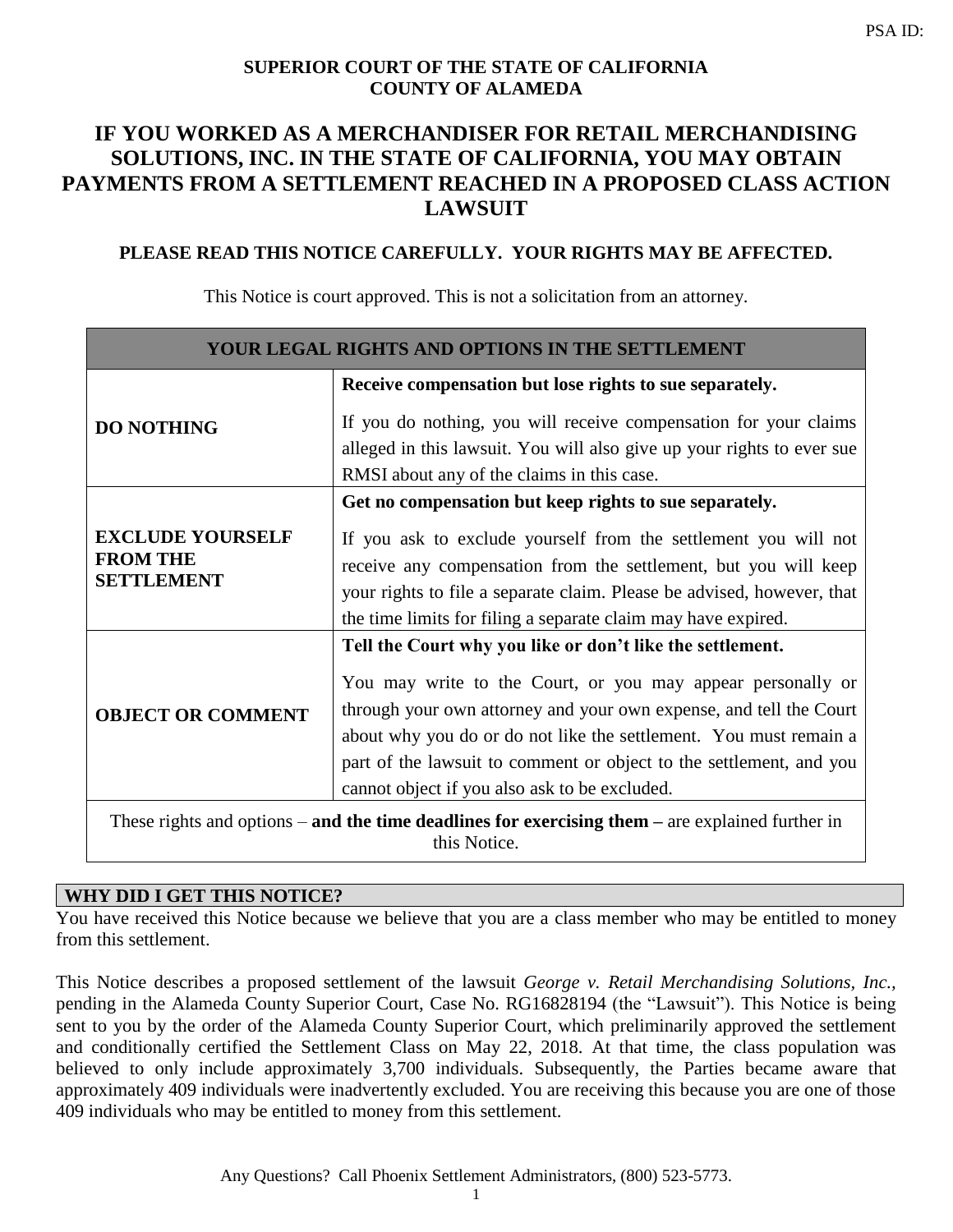This Notice informs you of the terms of the proposed settlement, describes your rights and options in connection with the settlement, and explains what steps you may take to participate in, object to, or exclude yourself from, the settlement. **If you do not exclude yourself from the settlement and the settlement is finally approved by the Court, you will receive a settlement payment and be bound by the terms of the settlement and any final judgment**.

## **WHAT IS THIS LAWSUIT ABOUT?**

The Lawsuit was filed by Plaintiff Kimberly George ("Plaintiff") on behalf of individuals who worked as Merchandisers for Retail Merchandising Solutions, Inc. ("RMSI") in California between August 22, 2012 and April 10, 2017.

The Lawsuit alleges RMSI failed to pay Merchandisers for all hours worked, particularly with respect to drive time, in violation of California law. The Lawsuit also alleges RMSI failed to properly and fully reimburse Merchandisers for work-related mileage expenses. Finally, the Lawsuit alleges Merchandisers missed meal and rest breaks because drive time was not properly recorded. RMSI denies each and all of the claims and contentions alleged by the Plaintiff. The Court has not made any rulings regarding the merits of the Lawsuit.

After engaging in extensive investigation and a full day of mediation before an experienced mediator, in which both sides recognized the substantial risks of an adverse result in the Lawsuit for either side, Plaintiff and Defendant agreed on a class settlement that was preliminarily approved by the Court on May 22, 2018. At that time, the class population was believed to only include approximately 3,700 individuals. Subsequently, the Parties became aware that approximately 409 individuals were inadvertently excluded. Now, using the same formula applied to the 3,700 individuals initially a part of this settlement, RMSI has agreed to pay an additional \$32,740.47 to the 409 incorrectly excluded class members. Plaintiff and Class Counsel support this solution and the proposed payments to the individuals mistakenly excluded.

The settlement represents a compromise of highly disputed claims. Nothing in the settlement is intended to or will be construed as an admission by RMSI that Plaintiff's claims in the Lawsuit have merit or that it has any liability to Plaintiff or the Class on those claims.

The parties and their counsel have concluded that the settlement is advantageous, considering the risks and uncertainties to each side of continued litigation and trial.

#### **WHAT IS A CLASS ACTION?**

In a class action lawsuit, one or more persons, called Class Representatives, sue on behalf of other people who have similar claims. Kimberly George is the Class Representative in the Lawsuit, and she asserts claims on behalf of herself and the Class Members. All of the Class Members form a Class. A class action allows one court to resolve the claims of all the Class Members at the same time. A California Superior Court judge, Judge Brad Seligman, is in charge of this class action.

#### **WHY IS THERE A SETTLEMENT?**

The Court did not decide in favor of Plaintiff or RMSI. Instead, both sides agreed to a settlement. That way, both sides avoid the risks and costs of a trial, and people affected will quickly receive compensation. The Class Representative and the attorneys think the settlement is best for the Class.

## **WHO IS INCLUDED IN THE SETTLEMENT CLASS?**

All individuals who worked for RMSI as a Merchandiser in California from August 22, 2012 through the April 10, 2017, are included in the Class. This includes individuals who held the job titles of Project Merchandiser, Project Trainer, Remodel Merchandiser, Remodel Team Lead, Team Lead, Wave Merchandiser, Wave Trainer, or any similar position however titled.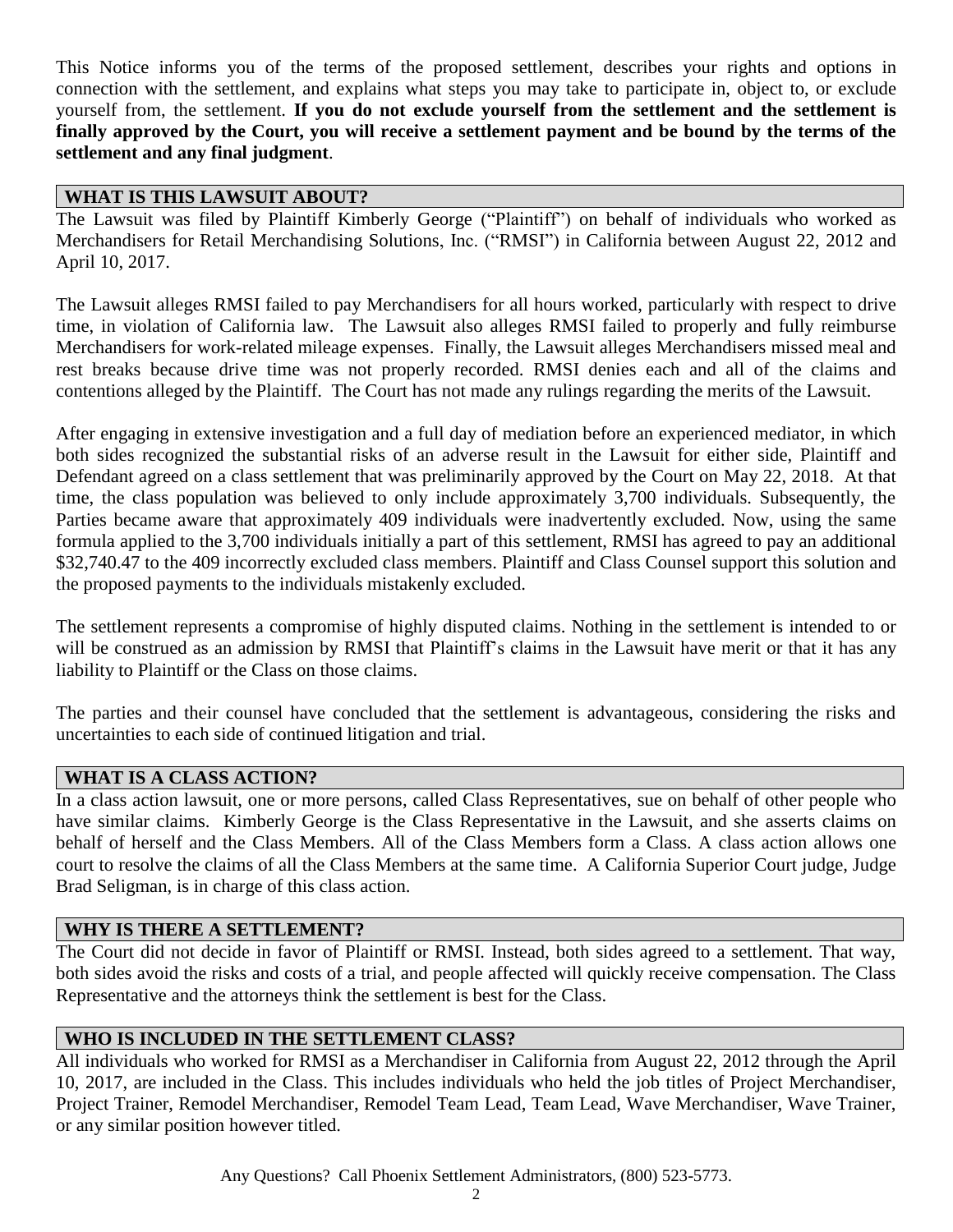According to RMSI's records, you are member of the Class and eligible for payments under the settlement. If you are still not sure if you are entitled to participate in the settlement, please call Phoenix Settlement Administrators at (800) 523-5773.

#### **WHAT ARE THE TERMS OF THE CLASS SETTLEMENT?**

In exchange for the release of claims against it through April 10, 2017, and final disposition of the Lawsuit, RMSI has thus far paid One Million Two Hundred Thousand Dollars and Zero Cents (\$1,200,000.00). Now, in exchange for the release of claims against it and final disposition of the Lawsuit with respect to the 400 incorrectly excluded class members, RMSI will make a further payment of Thirty-Two Thousand Seven Hundred Forty Dollars and Forty-Seven Cents (\$32,740.47) plus taxes ("Class Settlement Amount"). In total, RMSI will have paid a total of One Million Two Hundred Thirty-Two Thousand Seven Hundred Forty Dollars and Forty-Seven Cents (\$1,232,740.47) plus taxes. After attorney's fees and costs, a service payment to the Plaintiff, a payment to the California Labor and Workforce Development Agency, and settlement administration costs are deducted from the Class Settlement Amount, the remaining "Net Settlement Amount" was distributed to Participating Class Members. With Court approval, the Class Settlement Amount was allocated as follows:

• **Individual Settlement Payment: Each Participating Class Member received or will receive a payment based on factors specific to them, including the total compensation they were paid by RMSI during the relevant time period.** 

Individual Settlement Payments were calculated as follows: first, each Class Member's total compensation during the relevant time period was totaled. Then, each Class Member received his or her percentage of the Net Settlement Amount based what that Class Member's percentage share of the total wages paid to all Class Members was. For example, if a Class Member was paid 0.025% of all wages RMSI paid to Merchandisers during the relevant time period, then that Class Member received 0.025% of the Net Settlement Amount. This way, Merchandisers who worked for RMSI for longer periods of time, were paid more, and/or drove more miles, received a larger share of the settlement than Merchandisers who worked for shorter periods of time, worked fewer shifts and hours, and/or did less driving.

Your settlement portion will be calculated using the same formula and your payment will the same as if you had been included in the settlement from the beginning.

- **Class Representative Service Payment:** For acting as the Class Representative, Plaintiff has requested, and the Court has granted, an award of \$2,500.00 in recognition of and as compensation for her efforts, such as starting the Lawsuit, volunteering time to assist with the case, and providing information and documents, as well as risks she assumed in starting and assisting with the prosecution of the Lawsuit. Your settlement portion is unaffected by the Class Representative Service Payment.
- **Class Counsel's Attorney's Fees and Costs:** Class Counsel has requested, and the Court has granted, thirty percent (30%) of the Class Settlement Amount (\$360,000.00) as attorney's fees for litigation and resolution of the Lawsuit. Class Counsel also requested and received from the Court reimbursement for litigation costs advanced on behalf of the Class, which were \$10,000.00. Your settlement portion is unaffected by Class Counsel's Attorney's Fees and Costs.
- **PAGA Payment:** \$10,000.00 from the Class Settlement Amount was allocated for payment to the State of California under the Private Attorneys General Act of 2004. Upon Court approval 75% of the allocation (\$7,500.00) was paid to the California Labor and Workforce Development Agency, and 25% (\$2,500.00) of the allocation was distributed to the Class as part of the Net Settlement Amount. Your settlement portion is unaffected by the PAGA payment.
- **Settlement Administration:** The Court previously approved settlement administration costs of \$21,000.00. All additional costs of settlement administration will be paid for separately by RMSI and will not affect your settlement portion.

Any Questions? Call Phoenix Settlement Administrators, (800) 523-5773.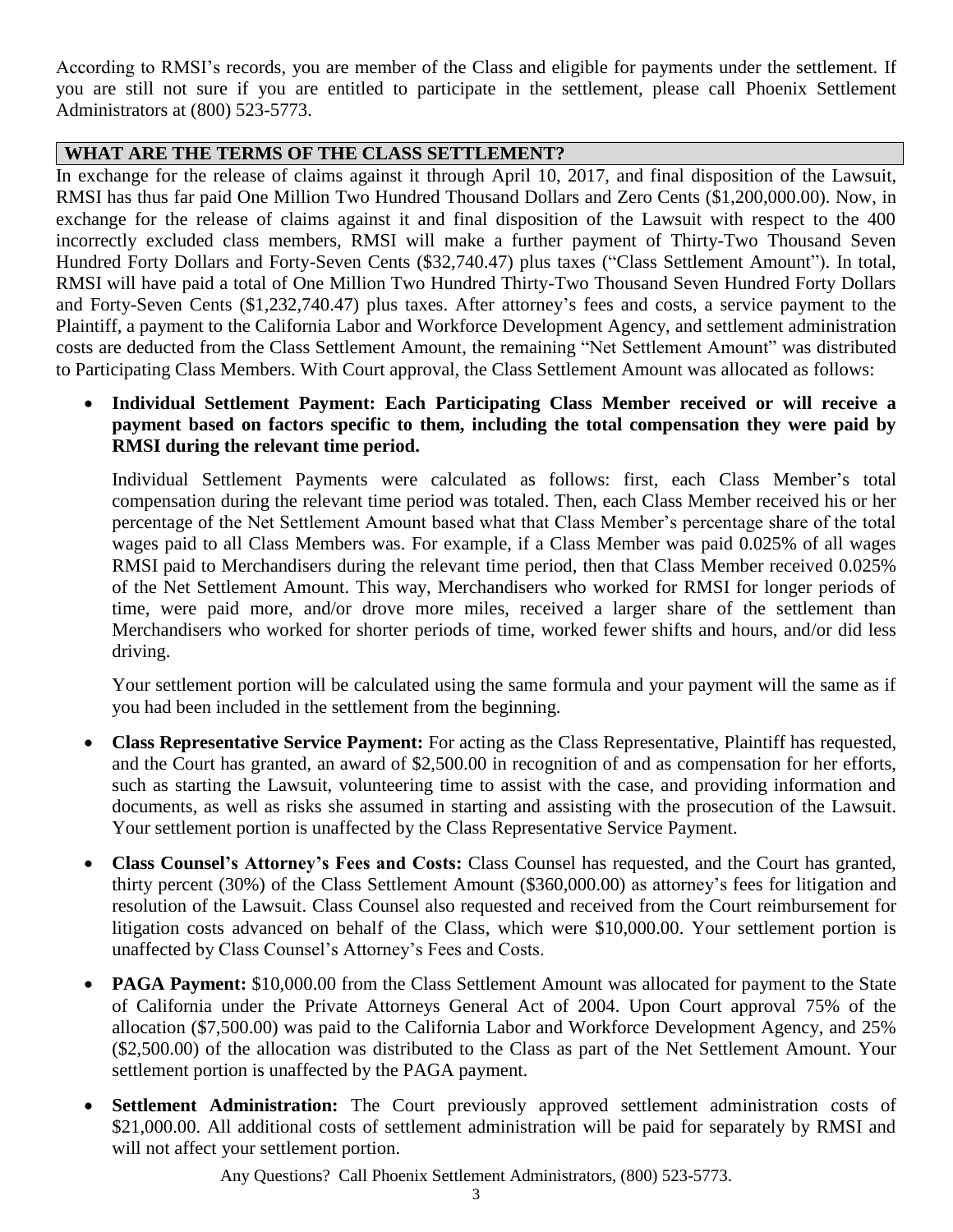• All checks issued to Participating Class Members shall remain valid and negotiable for one hundred and eighty (180) days from the date of their issuance. After that time, half of the money corresponding to any unclaimed or uncashed checks will be sent to the East Bay Community Law Center, which is a nonprofit charitable organization dedicated to providing a wide variety of free legal services to low-income and disadvantaged individuals in the Bay Area community. The other half of the money corresponding to any unclaimed or uncashed checks will be sent to the California State Treasury, as required by law, for deposit in the Trial Court Improvement and Modernization Fund and the Equal Access Fund of the Judicial Branch.

## **WHAT DO I NEED TO DO TO RECEIVE A SETTLEMENT PAYMENT, AND HOW MUCH WILL I RECEIVE?**

#### **You do not need to do anything to receive a payment from the settlement.**

RMSI's records show that, while you worked as a Merchandiser during the relevant time period, you were paid total compensation of \$\_\_\_\_. Accordingly, your anticipated settlement share is \$\_\_\_\_.

25% of your payment will be issued in a check representing unpaid wages with applicable federal, state, and local tax withholdings taken out, and you will be sent an IRS Form W-2 for tax purposes (just like a paycheck). 75% of your payment will be issued in a check representing unreimbursed expenses, penalties, and interest, and you will be issued an IRS Form 1099 for tax purposes. You will need to speak with an accountant or other tax professional about any tax issues related to your settlement checks.

If you dispute the information about the amount of your anticipated settlement share, you must advise the Settlement Administrator and follow the steps below to substantiate your dispute.

To dispute the amount of your anticipated settlement share you must send in the mail any records (such as paystubs, pay checks or other records) supporting your calculation of the total amount of compensation you were paid by RMSI while working as a Merchandiser along with a letter explaining the dispute, and be sure to include the last four digits of your social security number by July 27, 2019. The date of the post-mark will determine if it was timely mailed. The Settlement Administrator will review the information you submit along with RMSI's records and make a final determination as to the correct amount of your settlement share.

The Settlement Administrator is:

*George v. RMSI* c/o Phoenix Settlement Administrators PO Box 7208 Orange, CA 92863

## **WHAT AM I GIVING UP TO STAY IN THE CLASS AND GET COMPENSATION?**

Unless you ask to be excluded, you will remain a part of the Settlement Class, and that means you can't sue, continue to sue, or be a part of any other lawsuit or proceeding making any of the same claims and allegations made in *this* case. It also means all of the Court's orders will apply to you and legally bind you. If stay in the Settlement Class, you will be deemed to have released and discharged RMSI as well as any and all of its affiliates, employees, directors, officers, shareholders, agents, attorneys, successors and assigns, from any and all claims, causes of action or obligations of any kind or nature whatsoever (including claims that have been or could have been asserted against them in this lawsuit or in any other lawsuit or claim in any other court or forum), known or unknown, that were alleged or could have been alleged based on the factual allegations regarding unpaid wages, unpaid expense reimbursement, and missed meal and rest breaks alleged in the First Amended Complaint or identified in the Joint Stipulation of Class Action Settlement and Release.

The Settlement Agreement contains additional details about the scope of the Release and Released Claims, and may be viewed online at the Settlement Administrator's website listed below.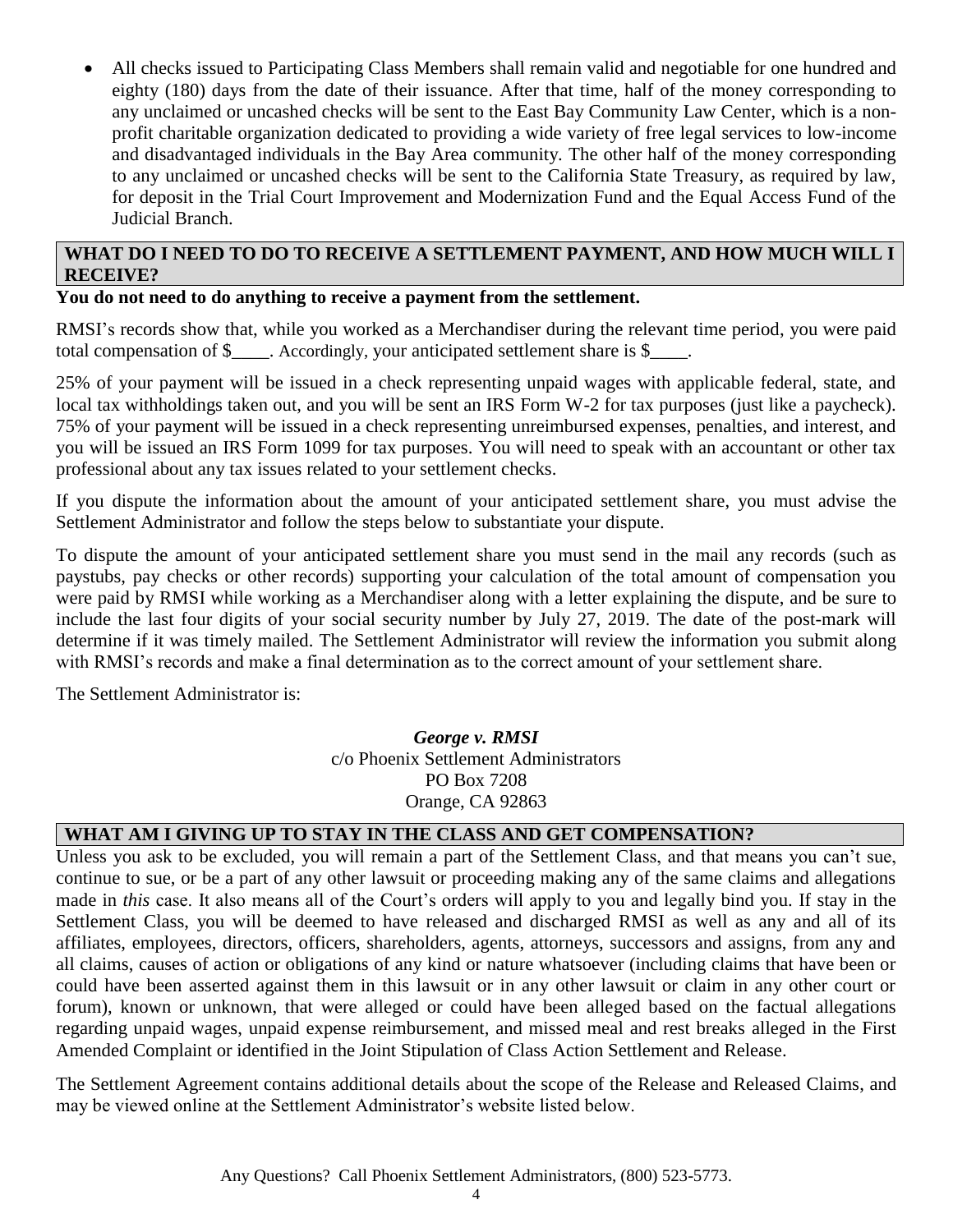## **DO I HAVE A LAWYER IN THIS CASE?**

The Court has decided the law firm below is qualified to represent you and the Settlement Class. This law firm is called "Class Counsel."

> Law Offices of J. Kirk Donnelly, APC 4370 La Jolla Village Drive, Suite 800 San Diego, California 92122 Telephone: (858) 260-6170 kdonnelly@jkd-law.com

If you want to be represented by your own lawyer, you may hire one at your own expense.

#### **WHAT IF I DON'T WANT TO PARTICIPATE IN THIS SETTLEMENT?**

You have the right to request exclusion from the settlement. To do so, you must submit a written opt out request to the Settlement Administrator at the following address:

> *George v. RMSI* c/o Phoenix Settlement Administrators PO Box 7208 Orange, CA 92863

To be valid, a written request for exclusion must: (1) state your name, address, telephone number, and last four digits of your social security number; (2) be signed by you; (3) be mailed by first-class mail no later than July 27, 2019 to the Settlement Administrator at the above address; and (4) clearly state that you do not wish to be included in the settlement. The date of the postmark will determine if your opt out request was timely mailed. Unless you timely request to be excluded from the settlement, you will be bound by the judgment upon final approval of the settlement and payment of the Class Settlement Amount, including the Release described in this Notice.

**If you timely request to be excluded from the settlement, you will not be entitled to receive any payment under the settlement.** Class Counsel will not represent your interests if you request to be excluded.

#### **WHAT IF I WANT TO OBJECT TO THIS SETTLEMENT?**

Any Class Member who has **not** asked to be excluded from the settlement may object to the proposed settlement in writing. You may also appear at the Final Approval Hearing, either in person or through an attorney at your own expense, provided you notify the Court of your intent to do so. The Final Approval Hearing is scheduled to take place on September 10, 2019, at 3:00 p.m. in Department 23 of the Superior Court of the State of California for the County of Alameda, located at 1221 Oak Street, Oakland, California 94612.

To be valid, all written objections and supporting papers if any, and/or notices of intent to appear at the Final Approval Hearing must: (1) state your full name, address and telephone number; (2) provide a written statement of all grounds for the objection accompanied by any legal support for the objection or a brief statement of why you wish to appear at the Final Approval Hearing; (3) state the last four digits of your social security number (4) be signed by you or your counsel; and (5) clearly identify the case name and number. The case name is "George v. Retail Merchandising Solutions, Inc." and the case number is "RG16828194." You may submit both an objection and a notice of intent to appear, and may include both as part of the same document.

You must submit your written objection and all supporting papers if any, and/or any notice of intent to appear at the Final Approval Hearing to the Settlement Administrator by mailing to the following address: